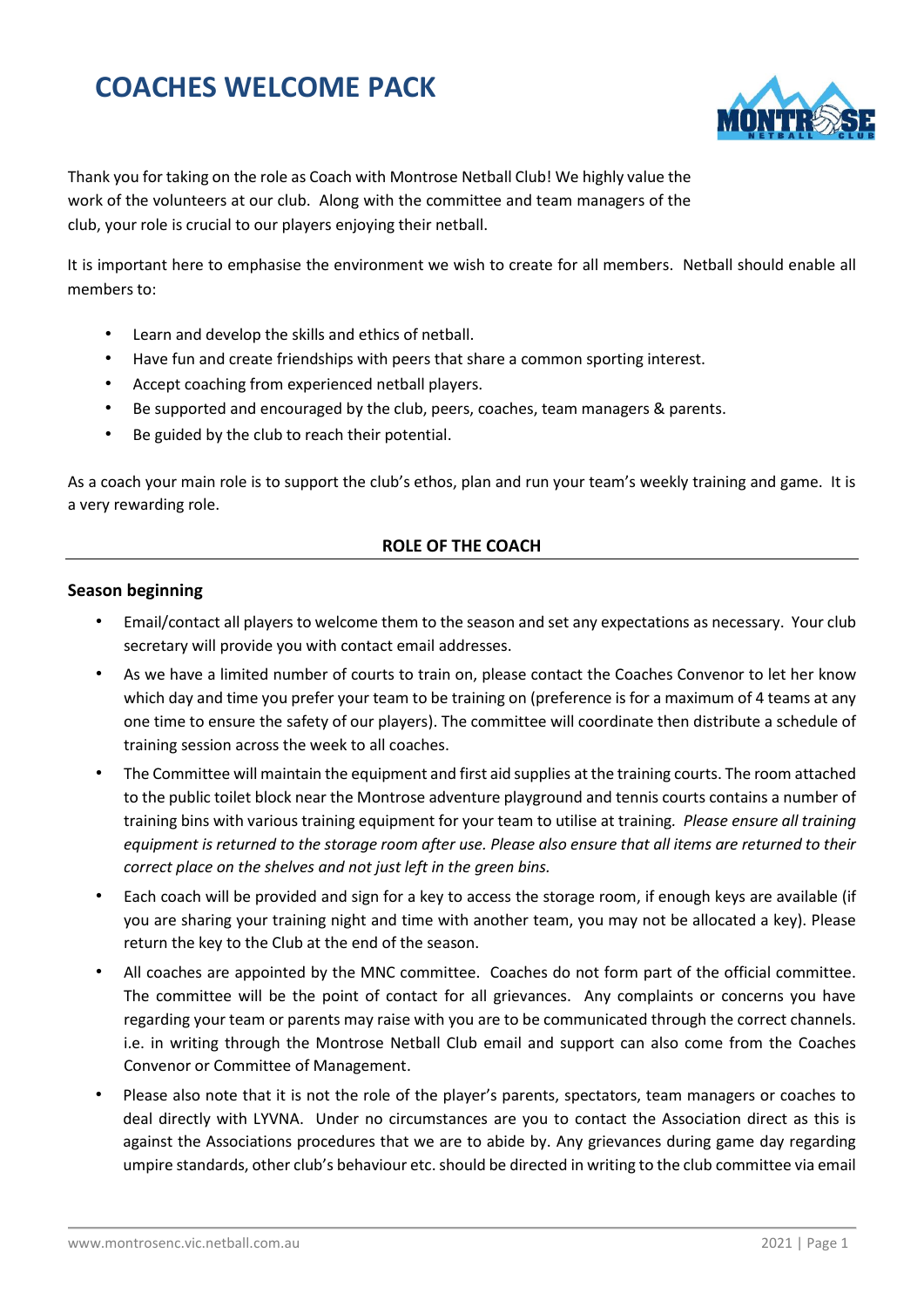in the first instance. Only MNC committee members shall approach LYVNA officials on game day. Please contact a committee member should you have any queries about rules, policies, behaviour etc.

- Get to know your players early so you get a sense of their personalities, strengths and weaknesses and how you might plan for their development.
- Communicate to your player's parents in regard to the weekly captain roster, bringing fruit and scoring etc. If they know what is expected of them at the beginning of the season, it makes things much easier on game day.
- Uniform ordering can be arranged by contacting our Uniform Co-ordinator.

## **During the season**

- Discuss with your team the time you would like them to arrive at the court to warm-up. Ensure that you are an appropriate role model by arriving prior to that time yourself.
- Keep thorough documentation of each game so that you have a record of your substitutions and court positions. In this way, you can ensure that you are adopting fair practice in keeping with club policy. Junior sport at Montrose Netball Club is about ensuring equal court time for all players. Winning should be deemphasised and personal and team improvement highlighted.
- Attempt to instil fair play, sportsmanship and a love of the game at all costs. Your role includes modelling these behaviours so ensure that you do not question umpires' decisions. If you have concerns during a game, please follow LYVNA protocol at all times.
- It is preferable to share the captaincy amongst your players, particularly at U/17 and below. Each girl then has responsibility for leading their team and signing the scoresheet. You might like to build in other responsibilities such as leading the warm-up.
- Occasionally coaches will be invited to participate in committee meetings where issues of relevance to individual teams will be raised. These will particularly occur at selection time prior to a new season.

## **Season end**

- Provide the committee with a completed grading sheet, which will be emailed to you prior to the end of the season.
- Return the store room key and equipment bag to a specified member of the committee.

## **TEAM SELECTION AND ROTATION POLICY**

Montrose Netball Club committee do not take team selection lightly and always attempt to attain the best mix of girls in each team to ensure a balance of ability, friendship and skill. LYVNA's age policies also help to determine team selection and placement. Occasionally the decision will be made to play younger players up an age division. This decision will only be made in the best interests of the player and their team and in discussion with the player and/or parent/s. The committee's decisions regarding team placement are final.

As per the Club's Constitution, from 9 & Under age, team rotations should be planned by the coach to ensure that the team remains balanced but importantly should offer the players the opportunity to play in different positions. Throughout the season it is essential for players to understand every position on the court so that player absences or rotations won't affect overall team performance. Multi-skilling will also aid in increasing a team's depth. After all, a good defender also requires strong attacking skills and vice versa.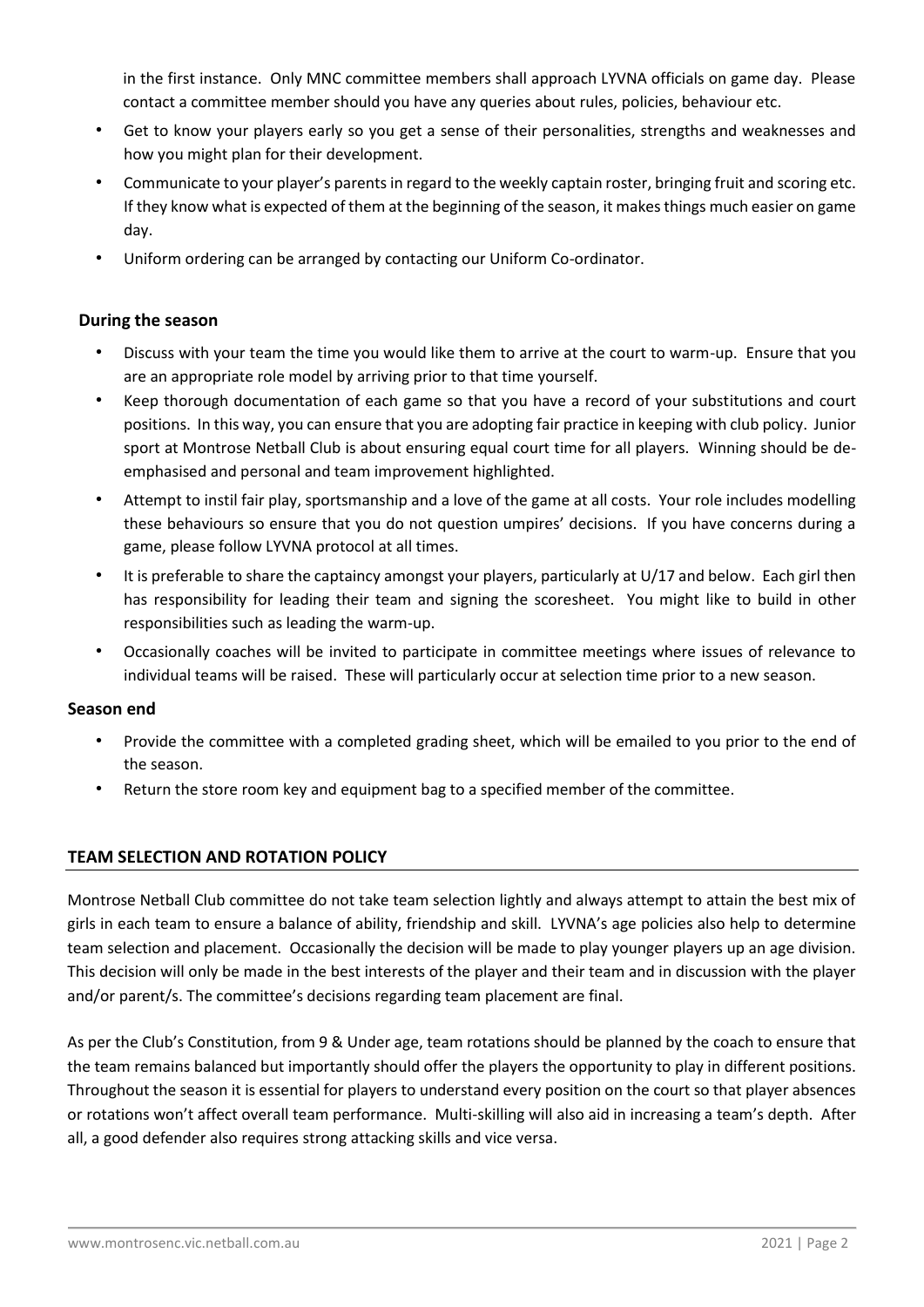As the player's progress to 13/U, players tend to demonstrate strengths in specific positions, although experience in all positions should still be encouraged. Many factors, including physical development, speed and height will sometimes dictate a player's positional strength, however it is hoped that the experienced gained from earlier netball years will enable players to fill any role on the court.

## **EMERGENCY CONTACT DETAILS**

You and your Team Manager will be provided with a team sheet containing all your player's names, contact details (including emergency contact details) and any medical information to note. Please ensure this is with you at every training session and game day and ensure this information is kept confidential and shredded at the end of each season.

## **EMAIL PRIVACY**

Please ensure that you protect the privacy of MNC members by placing email addresses in the 'bcc field' and not the 'to field' when sending email messages out to your players.

#### **JUNIOR COACHES**

Coaches under the age of 18 are very welcomed at our Club. An adult, age 18 and over must be in attendance during any training sessions or functions.

#### **OFFICIAL COACHES TRAINING**

There are many resources available to you as a coach in order to improve your familiarity with the role and develop your skills. Netball Victoria run an online Foundation Coaching course which is highly recommended. Even an experienced coach can gain from attempting this course. At completion of the course you will be able to print a certificate of completion. It is also the stepping stone for further coaches training.

You are welcome to contact our Coaches Convenor at any time if you would like any training ideas or help with your team.

You can also get many ideas and drills from the Sportplan website. https://www.**sportplan**[.net/drills/Netball](https://www.sportplan.net/drills/Netball)

Drills can also be found on our website.

#### **WORKING WITH CHILDREN CHECK**

Effective from Winter 2014 season, we implemented that all coaches will require a Working With Children Check. An application can be completed online at the link below and is free of charge for organisations. Please ensure our Club is listed on your form so that we receive a confirmation copy. If you already have a current working with children check, please make sure you add Montrose Netball Club to your list of volunteer organisations so that we receive a copy of your check.

<http://www.workingwithchildren.vic.gov.au/>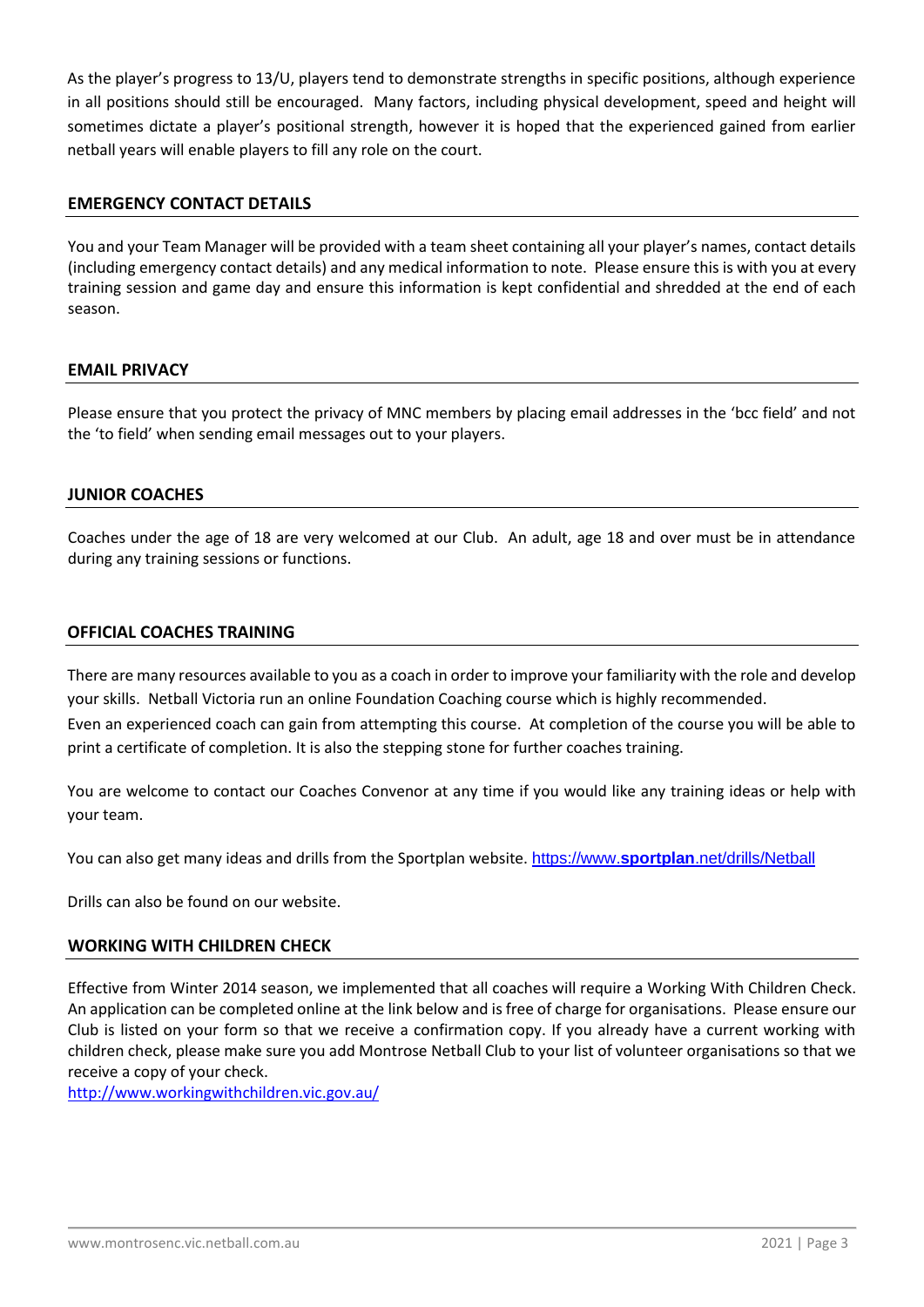## **CODES OF BEHAVIOUR/CONDUCT**

As a representative of Montrose Netball Club, it is expected that you will support the club ethos and encourage others to do so. Montrose Netball club publish Codes of Behaviour/Conduct relevant to players, coaches, umpires, administrators and parents/spectators on our website. It is particularly important that these codes are adhered to and as a nominated representative of our club, it is anticipated that you will take necessary action in accordance with these codes. Montrose Netball Club codes can be found in the 'Members Zone' at

<http://montrosenc.vic.netball.com.au/files/45387/files/MNC-Codes%20of%20Conduct-13Nov2017.pdf>

It is worthwhile familiarising yourself with these codes so that you can act appropriately if required.

#### **BYLAWS**

Montrose Netball Club follow the LYVNA bylaws. Please ensure you are familiar with the content, paying particular attention to the areas of eligibility of players filling in for other teams; grading rules; dress code; and forfeits. If you would like a copy of the full version, follow the link below.

<http://montrosenc.vic.netball.com.au/files/45387/files/ly%20valley%20netball%20bylaws%20current.pdf>

#### **COMMUNICATIONS**

If you have an issue with a player or parent, the first course of action would be to try and sort it out between yourself and the player/parent. If this is not possible, please notify the Club via email. The Coaches Convenor is also a support who can advise of the appropriate action and/or take the issue to the committee.

#### **CONTACT DETAILS**

Please ensure you keep the Club Secretary informed of your current contact details and advise of any changes during the course of the season. From time to time the Club will be sending you emails, please add the Club's email address to your contacts to ensure the emails do not get lost in the spam or junk mail folders.

#### **GAME DAYS**

#### **CLASH BIBS**

As advised by LYVNA due to our uniform being very similar to Wonga Park our Club is required to wear our Pink clash bibs when we are playing against Wonga Park. If you are playing against another Montrose team, then the away Montrose team is required to wear the clash bib also.

Please speak to a committee member at the courts on a Saturday if you need to borrow the clash bibs for use. Please ensure that the clash bibs are returned to a committee member upon completion of your match. The clash bibs are not to be used under normal match circumstances.

#### **NEW PLAYER REGISTRATION BOOK**

Any player who registers after the season starts are to be listed in the new player registration book at the LYVNA office and are only to be entered by either the Secretary or President of our Club.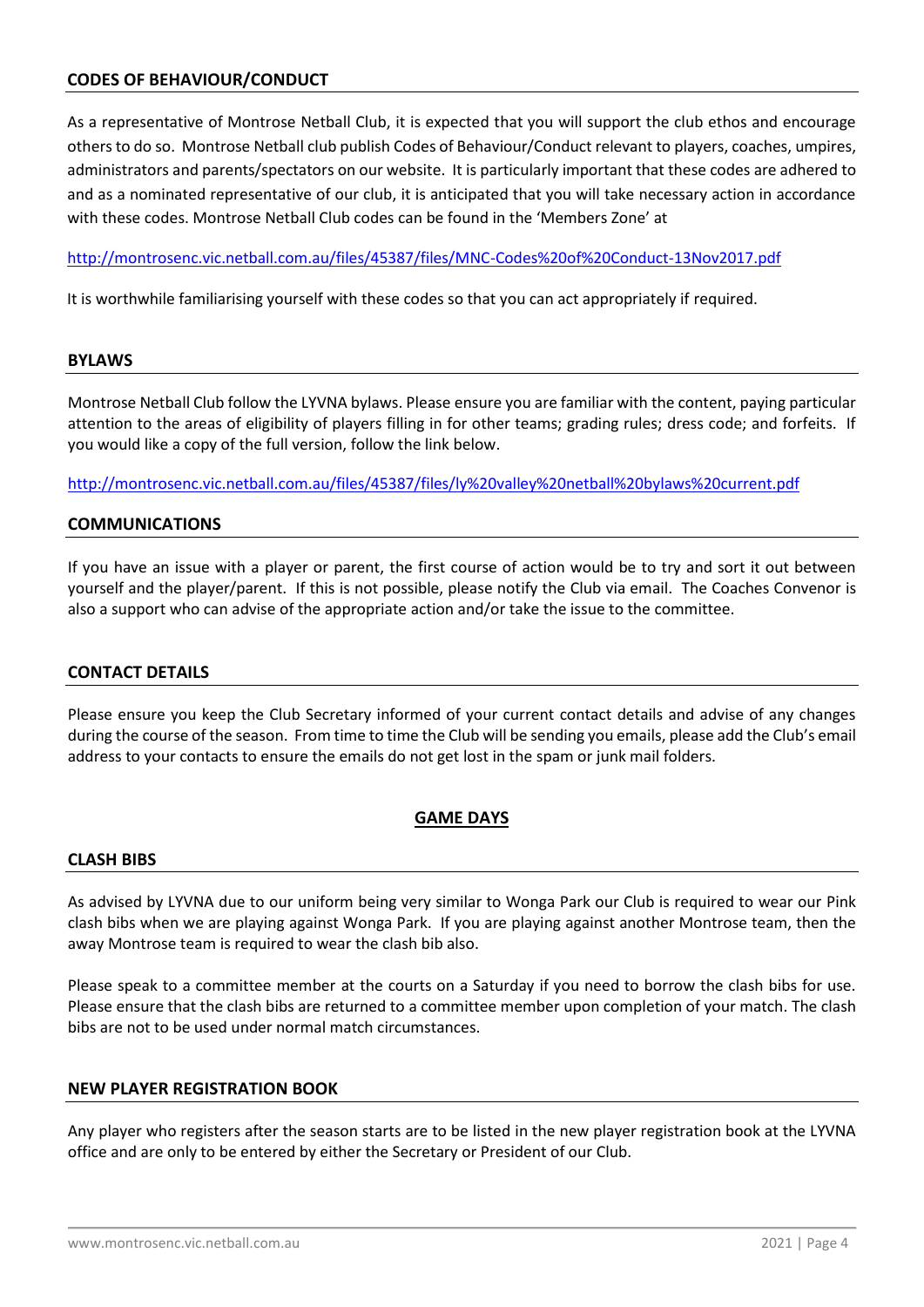#### **SCORESHEET**

For instructions on how to correctly fill out a score sheet, please follow the link. Please ensure an adult is completing the scoresheet correctly. Incomplete scoresheets will incur loss of premiership points. An Adult from each team are to be at the score bench with Home team marking the sheet, overseen by the Away team who updates the score on the flip board See Bylaws for further clarification also. Player positions are to be updated at each quarter.

<http://montrosenc.vic.netball.com.au/files/45387/files/Scoring%20guide.pdf>

#### **INJURIES**

Coaches need to remember to have the team list with emergency contact details and players medical details to all training and game day in case of an emergency. Ensure you have the first aid kit from the store room courtside whilst you are training. All injuries are to be reported to a committee member including any player who stops playing during the season due to injury.

#### **Injury and blood rule on game day**

In the event of blood/injury/illness, the players have up to 30 seconds to leave the court. The injured player must leave the court and the position either left vacant or replaced.

Please advise your players that they themselves need to call injury time at any stage of the game if they are injured and need to come off the court. Umpires at their discretion many also call injury time on behalf of the players usually judged by the severity and common sense.

Primary Care person/s may advise the umpire if the player cannot be removed safely within 30 seconds and umpires will extend the stoppage time.

If the position is left vacant, a player or substitute may take the court during an interval, during another stoppage for injury/illness/blood or after a goal is scored (in this last case the player must play in the vacant position).

#### **Injury Reporting on game day**

All Clubs are responsible for recording all injuries at the discretion of the injured player (or players' guardian for players under 18) on the Injury Reporting Sheets provided at LYVNA. If any significant injuries requiring first aid from LYVNA occur, this should also be reported to MNC Committee in writing.

#### **FILLING IN FOR OTHER MNC TEAMS**

The Club and LYVNA have a rule where players may only fill in for two age groups higher than the age the player is registered in (even if they play in age group above their age). Players may fill in for a higher age group for an unrestricted number of games throughout the season.

Players may fill in twice only in a higher section of their own age group after the grading period. If the player takes the court a third time, she/he is to remain in the higher sectioned team.

Players filling in for a higher age section can only fill in for one team if there are two teams in the same section after the grading period.

A player may play no more than two matches on the same day.

Please ensure you get clearance through the fill in players' coach before asking a player to fill in.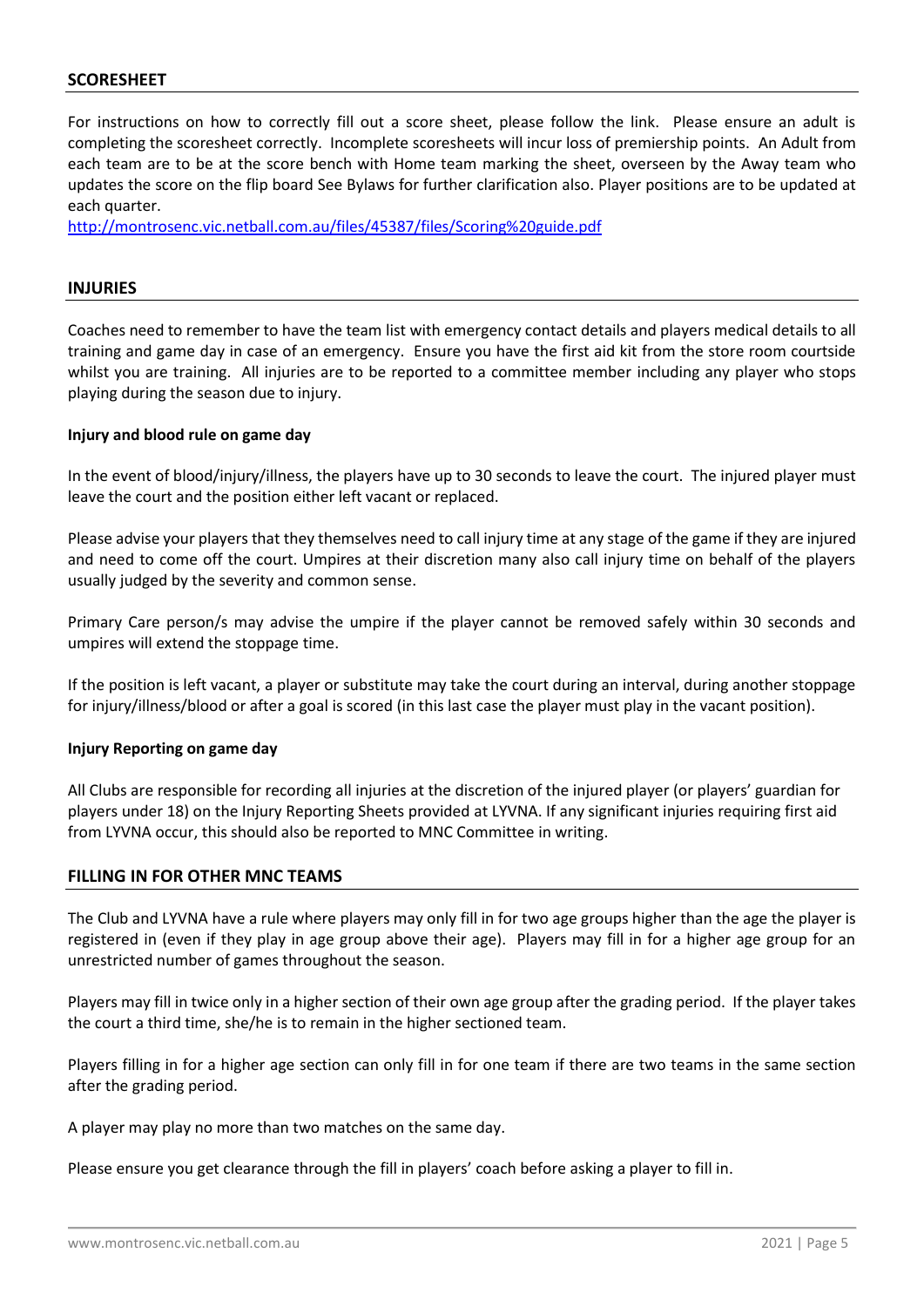#### **SUNSCREEN**

Players are responsible for applying sunscreen before they arrive at the courts on match day.

#### **WEATHER**

The following are the weather rules as outlined by the LYVNA and can also be applied to your training sessions.

#### **Wet Weather Rules**

- We do play in rain
- We do not play in lightning
- We do not play in hail

Each round is assessed individually, and the safety of the courts and the weather conditions are assessed continuously. Cancelling training due to wet weather is up to the coaches' discretion, unless of course there is lightning and hail.

#### **Hot Weather Rules**

LYVNA and Netball Victoria abide by guidelines set by Sports Medicine Australia during hot weather periods on match days. These guidelines are also to be used for your training sessions. The hot weather policy can be located at:

<http://lyvna.vic.netball.com.au/Weather.aspx?rw=c>

Below is a table to help work out if you should be training/playing netball:

| <b>Ambient</b><br>temperature | <b>Relative</b><br>humidity | <b>Risk of</b><br><b>Heat Illness</b> | <b>Possible management for</b><br>sustained physical activity                                                               |
|-------------------------------|-----------------------------|---------------------------------------|-----------------------------------------------------------------------------------------------------------------------------|
| $15 - 20$                     |                             | Low                                   | Heat illness can occur in distance running.<br>Caution over-motivation.                                                     |
| $21 - 25$                     | Exceeds 70%                 | $Low -$<br>moderate                   | Increase vigilance.<br>Caution over-motivation.                                                                             |
| $26 - 30$                     | Exceeds 60%                 | Moderate                              | Moderate early pre-season training.<br>Reduce intensity and duration of<br>play/training. Take more breaks.                 |
| $31 - 35$                     | Exceeds 50%                 | $High - very$<br>high                 | Uncomfortable for most people. Limit<br>intensity, take more breaks. Limit duration<br>to less than 60 minutes per session. |
| 36 and above                  | Exceeds 30%                 | Extreme                               | Very stressful for most people. Postpone to<br>a cooler conditions (or cooler part of the<br>day) or cancellation.          |

#### **FAIREST & BEST PLAYER VOTES**

Montrose Netball Club traditionally does not celebrate a Fairest and Best player in each team as we believe that it is a team sport and in netball one individual can't possibly win the game by themselves. At each game however, LYVNA umpires award 2 votes to the fairest and best player and 1 vote to the second fairest and best player. This may go to anyone in both teams so there will be some games where none of our players are awarded votes and others where both players may be from our team. The association awards trophies to the Fairest and Best player and runner up in each age group and section on grand final day. Montrose Netball Club will announce the team member who has received the most votes from the umpires during the season at our Annual Presentation event.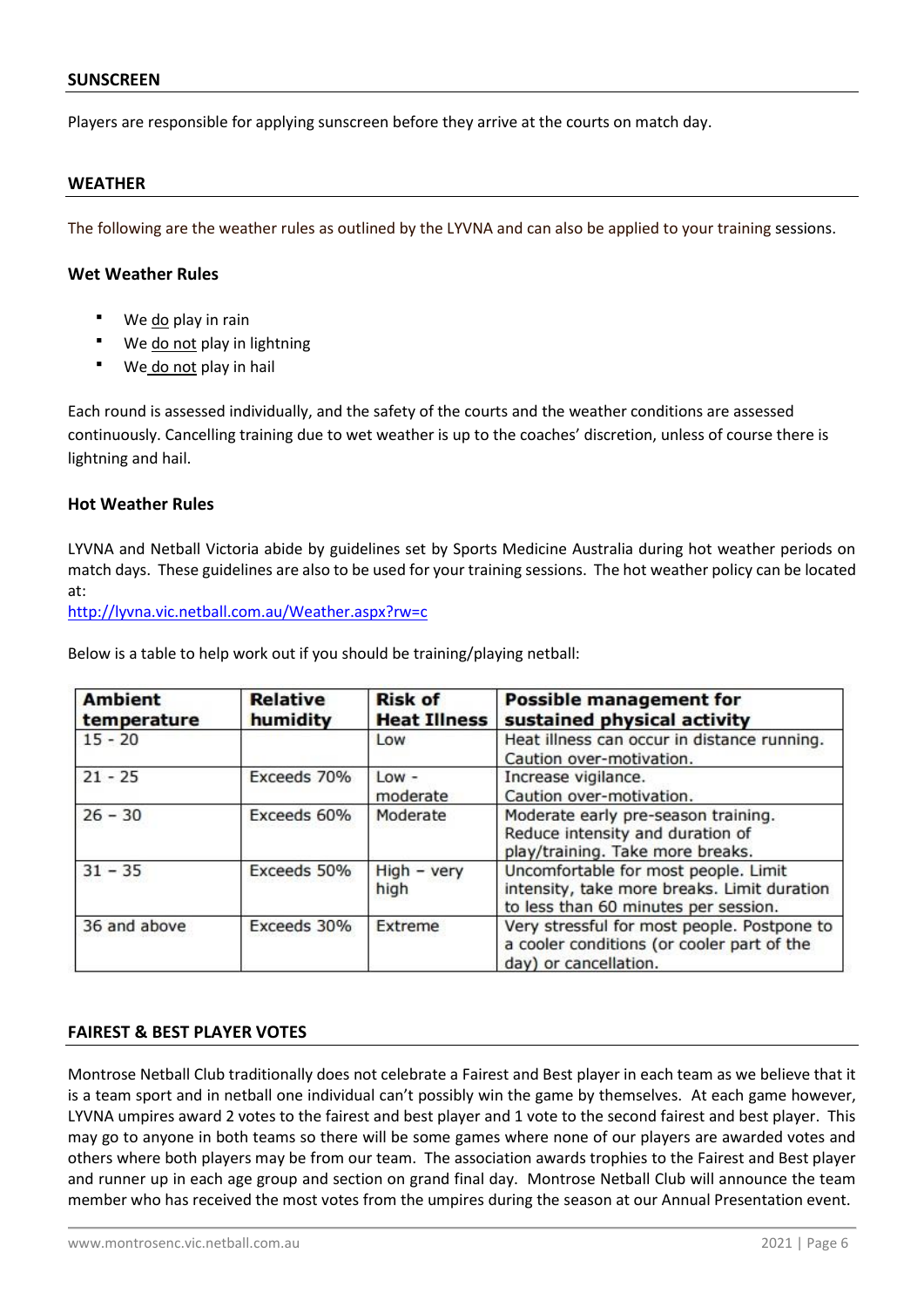## **CLUB CONTACT DETAILS**

| Web Address:             | http://montrosenc.vic.netball.com.au/ |
|--------------------------|---------------------------------------|
| Club Email:              | montrosenetballclub@gmail.com         |
| President:               | Marina Jean (0418 352 512)            |
| Secretary:               | Sue Reynolds (0492 835 755)           |
| <b>Coaches Convenor:</b> | Michelle Collyer (0423 636 795)       |

## **Please don't hesitate to contact a Montrose Committee member if you have any questions.**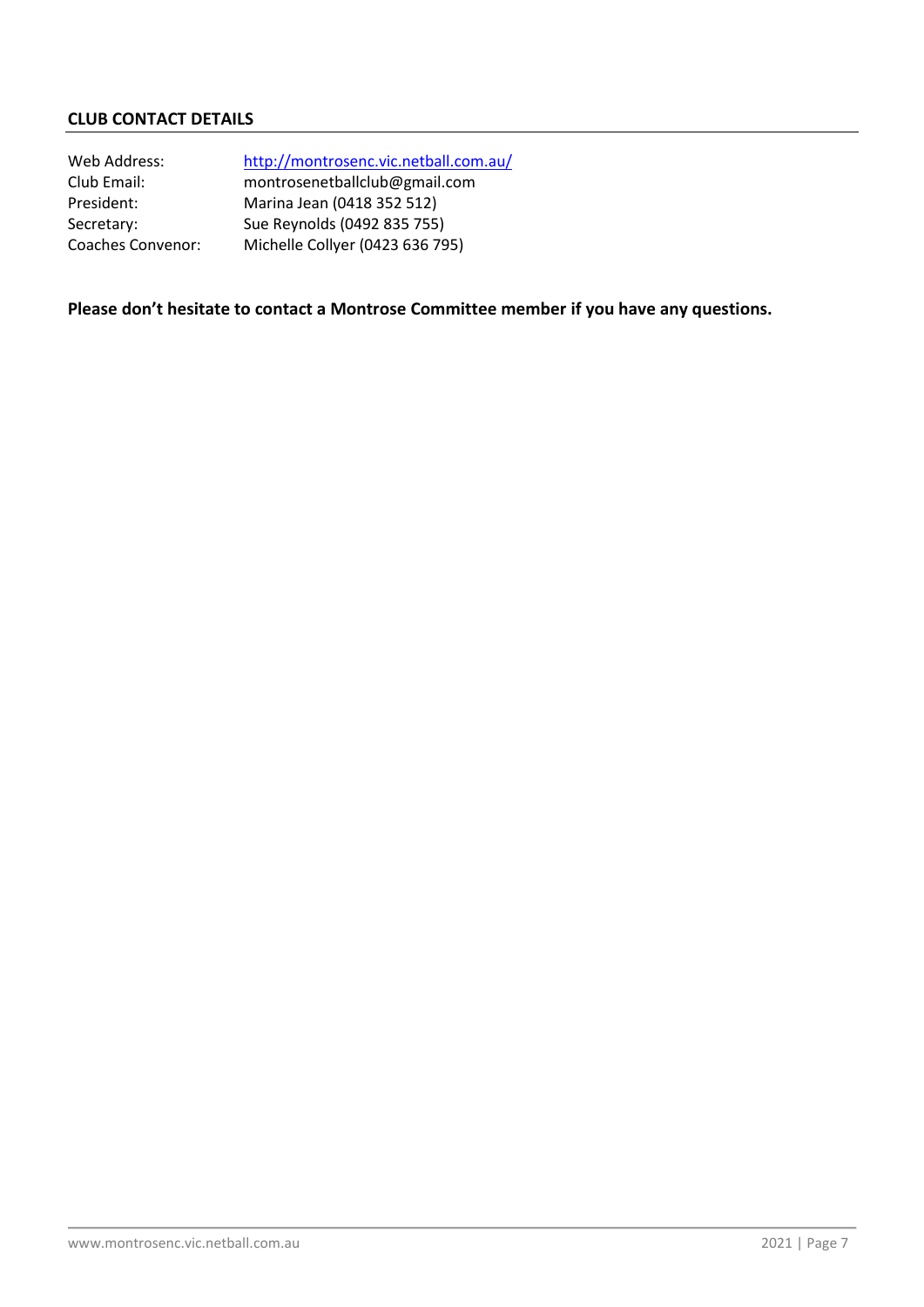## **COACHING GUIDELINES**



The Committee have put together some guidelines for each age group to assist you with training your players.

## **NETSETGO!**

- Net Set Go is a play based motor skills program for 5-7 year olds.
- Focus on development of fundamental motor skills required for Netball (catching, throwing, landing, jumping and movement).
- Emphasis is on learning skills in a fun environment of minor games and activities.
- Develop social skills and positive attitudes to team sport.
- Appropriate to age and ability of the players.

#### **9 UNDER**

- 9 & under takes into account the age, maturity and skill levels of the players.
- Players are being prepared for the adult game with skill development activities and age appropriate competitive experiences.
- Matches used as a learning experience.
- Umpires supplied should be experienced badged umpires who act more as a coach than an umpire.
- All players should receive equal court time during the season and have the opportunity to play all different playing positions.
- Enjoyment of training and matches.
- Goals are performance based (not outcome based).
- Develop a sense of team/club.

#### **11 UNDER**

- 11 & under takes into account the age, maturity and skill levels of the players.
- Players are being prepared for the adult game with skill development activities and age appropriate competitive experiences.
- Matches used as a learning experience.
- All players should receive equal court time during the season and have the opportunity to play all different playing positions.
- All players should play at least two quarters in any finals match.
- Enjoyment of training and matches.
- Goals are performance based (not outcome based).
- Develop a sense of team/club.